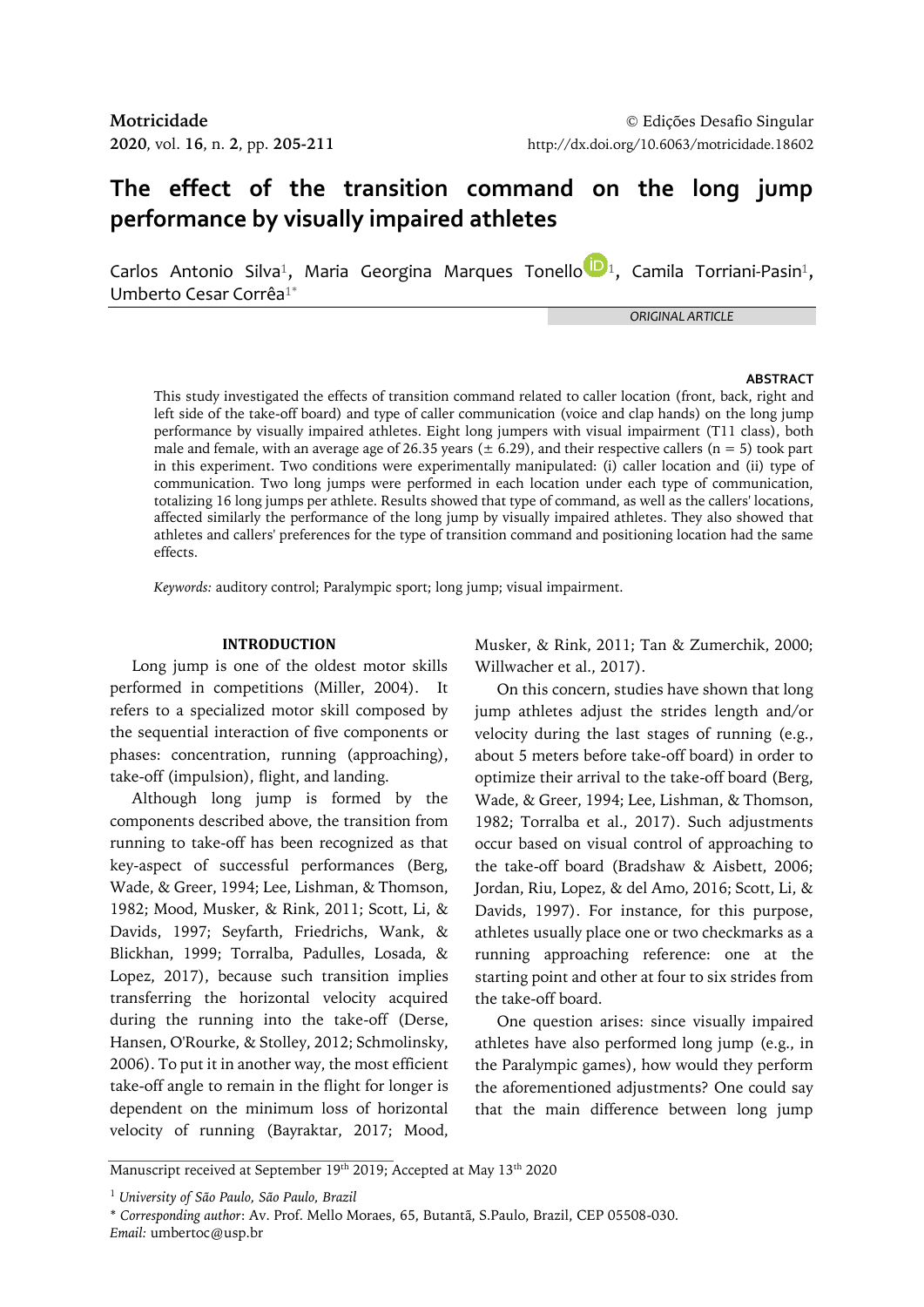performed by sighted and visually impaired athletes is that the latter depends on additional external information for making decisions, that is, auditory information (exteroceptive) provided by another person. For instance, visually impaired athletes need information provided by a caller (e.g., coach) in order to perform the initial positioning for concentration, the direction of running and transition from running to take-off (Jordán, Padullés, Braz & Robert, 2015; Jordan et al., 2016; Torralba et al., 2017).

Generally, the aid of a caller occurs through verbal (voice) or clap hands auditory stimulus provided throughout running. For this purpose, the caller positions him/herself on a specific local (e.g., in front, back, right or left side of the takeoff board), and at a certain running point, the auditory stimulus is modified so that the athlete understands the moment of performing the takeoff. There is also the possibility of the verbal command refers to the numerical count (e.g., ten, nine, … one, zero). In this case, when the count reaches a pre-established value, the athlete performs the take-off. These auditory stimuli were named "transition command".

Interestingly, studies have shown similar approach running patterns for sighted and visually impaired long jump athletes (Jordán et al., 2015, 2016; Theodorou & Skordilis, 2012). Based on recent findings, one could hypothesize that the latter control their performance based on auditory stimuli because of the functional and structural reorganization in cortical areas, changes in the dynamic neuroplastic mechanisms and compensatory sensory processing in the remaining senses constrained by the visual impairment (Collignon et al. 2011; Kupers & Ptito, 2014; Hötting & Röder, 2009; Morin-Parent, Beaumont, Théoret, & Lepage, 2017; Poirier et al., 2006; Vercillo, Tonelli, & Gori, 2018; Voss, Pike, & Zatorre, 2014).

Another important finding related to visual impairment is that the stimulus location influences the individual's ability to deal with auditory stimuli. For instance, Röder et al. (1999) showed that visually impaired individuals had superior localization ability in comparison to sighted individuals when auditory stimuli were provided from the periphery (loudspeakers

positioned laterally in relation to the individuals). On the other hand, both visually impaired and sighted individuals obtained similar results when auditory stimuli were centrally located (loudspeakers positioned in front of individuals). Based on that, we hypothesized that the aforementioned diversity of caller's communication behaviors (location and type of transition command) could affect long jump performance by visually impaired athletes. Therefore, this study sought to investigate the effects of location and type of transition command on the long jump performance by visually impaired athletes.

### **METHOD**

A quasi-experimental design characterized this study.

# **Participants**

Eight long jump Paralympics athletes with visual impairment, both male ( $n = 5$ ) and female  $(n = 3)$ , with an average age of 26.35 years ( $\pm$ 6.29), and their respective callers  $(n = 5)$  took part in this experiment. Just one athlete had acquired visual impairment. All of them were competitors of the T11 class at the national and international championship level and had an average of 10.8 training hours per week. According to the International Paralympic Committee, T11 involves athletes who have a very low visual acuity and/or no light perception. These participants represented 100% of athletes from the state of São Paulo and 47.05% from Brazil. This study was conducted within the guidelines of the American Psychological Association, and the experimental protocol received approval from a local ethics committee at the University of São Paulo (CEP/0518/EEFE/202218).

# **Task and materials**

The task consisted of performing the Paralympic long jump. Two video cameras with 12 megapixels and a frequency of 120 Hz were used (Figure 1): the first was positioned in front of the runway (14 meters) in order to capture the final 15 meters of running and the take-off. This camera also captured the information provided by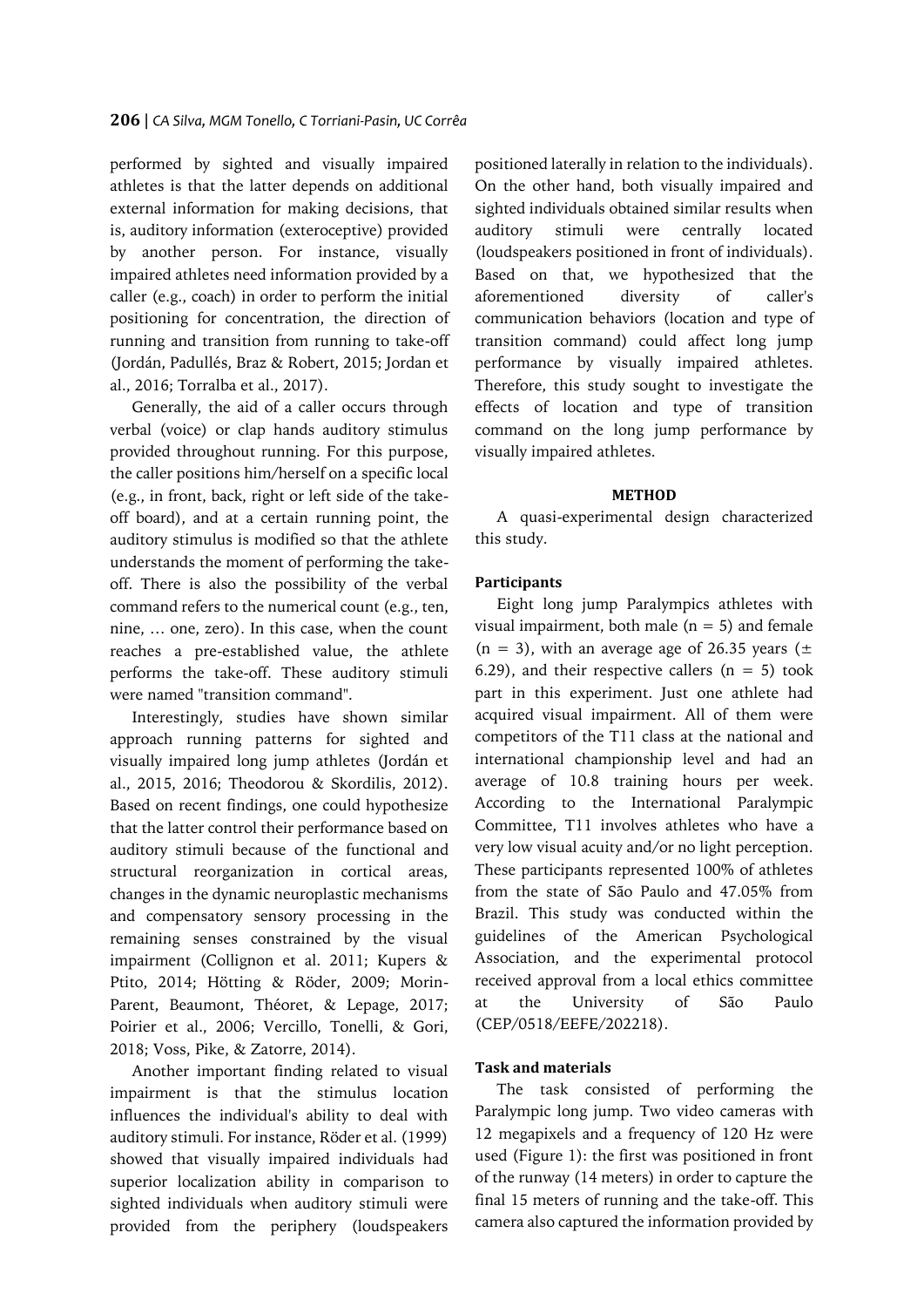the caller (i.e., type and moment of command) in each of the conditions. The second camera was positioned in front of the landing location, 14 meters away from the final mark (Figure 1). It captured the images of the long jump's flight and landing phases and the communication of the caller. Furthermore, two cones were used for calibrating the images at a distance of 15 meters from the starting mark to the take-off board, and the other was positioned at the end of the landing area; contrasting powder was used on the lane for recording the take-off point of the jump. We also adopted as standard procedure for data collection the use of an ophthalmic buffer and a sale (mandatory accessory) in order to guaranteed homogeneity among jumpers; and, a computer with the Kinovea 0.8.15 (Polak et al., 2015) software in version 8.15 was used for the video analyses.

#### **Design and procedures**

Data collection occurred in the athletes' training environments. Fifteen minutes were given for warm-up to each athlete prior to the experimental trials, during which both athletes and their callers were instructed by the researcher about the caller positions and communication types. An interval of ten minutes occurred

between each block of trial for resting and reorganization of both athlete and caller.

Two conditions were experimentally manipulated: (1) caller location and (2) type of caller communication (voice and clap hands). Regarding the first condition, the caller communicated from four different locations: L1 in front the take-off board; L2 - back to the takeoff board; L3 - on the right side of the take-off board; L4 - on the left side of the take-off board. Two long jumps were performed in each location (L1, L2, L3, and L4), under each type of communication (voice and clap hands), totalizing 16 long jumps per athlete. As foregoing, the caller delivered an auditory stimulus through voice or clap hands for the athlete to start and develop the running. At a certain running point, the auditory stimulus was modified so that the athlete perceived the moment of performing the take-off. Such modification occurred by verbalizing a new word, altering the voice tone, the reach of a specific value in a numeric count (voice), or through a different clap hand (clap hands). Concerning inter-rater reliability, a positive correlation between the raters was verified for caller location (*r* = 0.98) and type of command (*r*  $= 0.99$ ) (Levin & Fox, 2004).



*Figure 1.* Illustration of the data collection environment involving caller's location (L1 in front the impulsion board; L2 - back to the impulsion board; L3 - on the right side of the impulsion board; L4 - on the left side of the impulsion board), cameras 1 and 2, and initial and final marks of footage (image capture).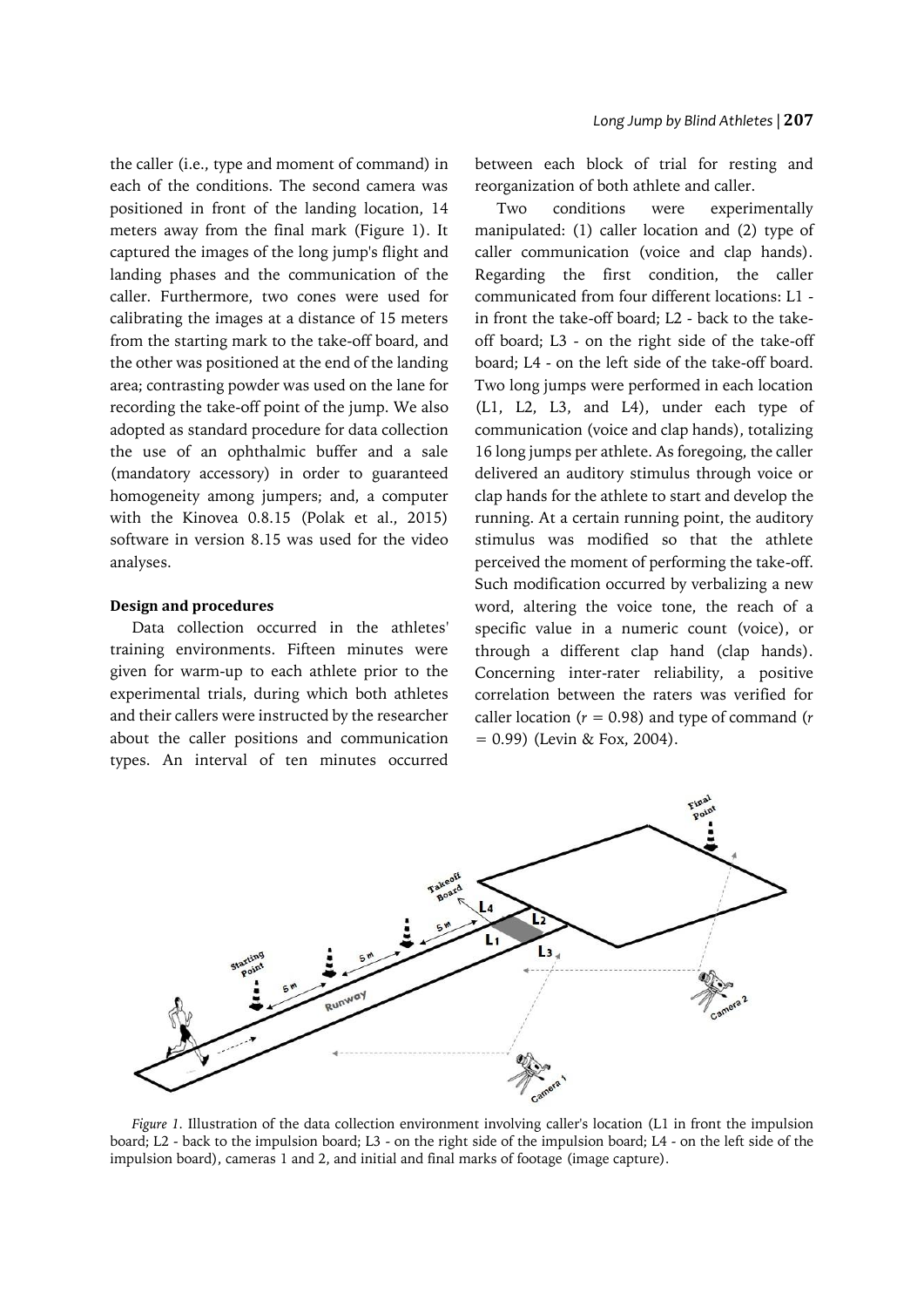### **Data analysis**

From the recorded images, the Kinovea software allowed to calculate the following measures:

- (i) long jump performance: it referred to the jumping distance, i.e., the distance between take-off and landing locations. This measure was analysed as the main dependent variable;
- (ii) distance between long jump athlete and take-off board in the moment caller provided the transition command;
- (iii) running velocity: it referred to temporal rate of displacement (m/s) over 15, 10 and 5 meters before to the take-off board;
- (iv) stride size: it was the amplitude of strides (e.g., step length) (m) throughout 15, 10, and 5 meters before to the take-off board.

Firstly, it was analysed the influence of caller location (L1, L2, L3, and L4) and type of command (voice or clap hands) on the long jump performance. Secondly, it was analysed whether long jump performance was influenced by the "moment" of the transition command, that is, the distance between long jump athletes and take-off board in the moment caller provided the transition command. In addition, we analysed if the running velocity affected this distance. For this purpose, such distances were divided according to quartiles as the cut-off points (Altman & Bland, 1994): first quartile (Q1) involved transition commands occurred when athletes were between 0 and 0.61 meters from the take-off board; second quartile (Q2) were those commands provided when athletes were between 0.62 and 0.95 meters from take-off board; third quartile (Q3) referred to the commands provided when athletes were between 0.96 and 2.30 meters from the take-off board; and, fourth quartile (Q4) were commands given when the athletes were between 2.31 and 5.28 meters from the take-off board. Lastly, it was analysed if (i) stride size and running velocity differed throughout running, i.e., 15, 10, and 5 meters from the take-off board, and whether (ii) long jump performance was influenced by the preferred type of transition command and caller's usual positioning.

These analyses were run by an analysis of variance (ANOVA) for repeated measures through STATISTICA® 13.0 software (Stat Soft Inc., Tulsa, USA). Observed significant effects were followed up using Tukey<sub>HSD</sub> post-hoc tests. They were preceded by Shapiro-Wilk's W and Bartlett's tests of normality and homogeneity of variance. For all analyses, the level of significance was set at  $p < 0.05$ , using STATISTICA<sup>®</sup> 13.0 software (Stat Soft Inc., Tulsa, USA).

### **RESULTS**

The ANOVAs did not reveal significant effects for main comparisons: caller location  $[F_{(3,124)}]$  = 0.13,  $p = 0.99$ ,  $\eta^2 = 0.00$ ]; type of command  $[F_{(1,126)} = 0.07, p = 0.79, \eta^2 = 0.00]$ . No effects were also revealed for complementary analyses: preferred type of transition command  $[F_{(1,126)}]$  = 0,18,  $p = 0.66$ ,  $\eta^2 = 0.00$ ]; caller's usual positioning.  $[F_{(3,124)} = 0,27, p = 0,84, \eta^2 = 0,00].$ 

The ANOVAs revealed significant effects only for moment of transition command vs. running  $[F_{(3,124)} = 4.96, p = 0.0001, \eta^2 = 0.10]$ , 15 meters vs. 10 meters vs. 5 meters running velocities  $[F_{(2,381)} = 146.13, p = 0.0001, \eta^2 = 0.43]$  and stride size 15 meters vs. 10 meters vs. 5 meters  $[F_{(2,381)} = 58.80, p = 0.04, \eta^2 = 0.23].$ 

Regarding the moment of transition command, the Tukey<sub>HSD</sub> test showed that running velocity in the fourth quartile was inferior to remain quartiles ( $p < 0.01$ ). This means that the transition commands provided when the long jump athletes were furthest from the take-off board were those with them at a slower running velocity than in the distances relative to other quartiles (Figure 2a).

In relation to velocity throughout running, the post-hoc test showed they differed from each other  $(p < 0.01)$ . These results suggest that velocity varied over running, and in the last part (5 meters), it was greater than in the previous meters (Figure 2b). Similar results were revealed for stride size since the post-hoc test showed they differed from each other  $(p < 0.01)$ . In this case, it was observed that stride size varied over running, and in the last running phase (5 meters), it was greater than in the previous meters (Figure 2c).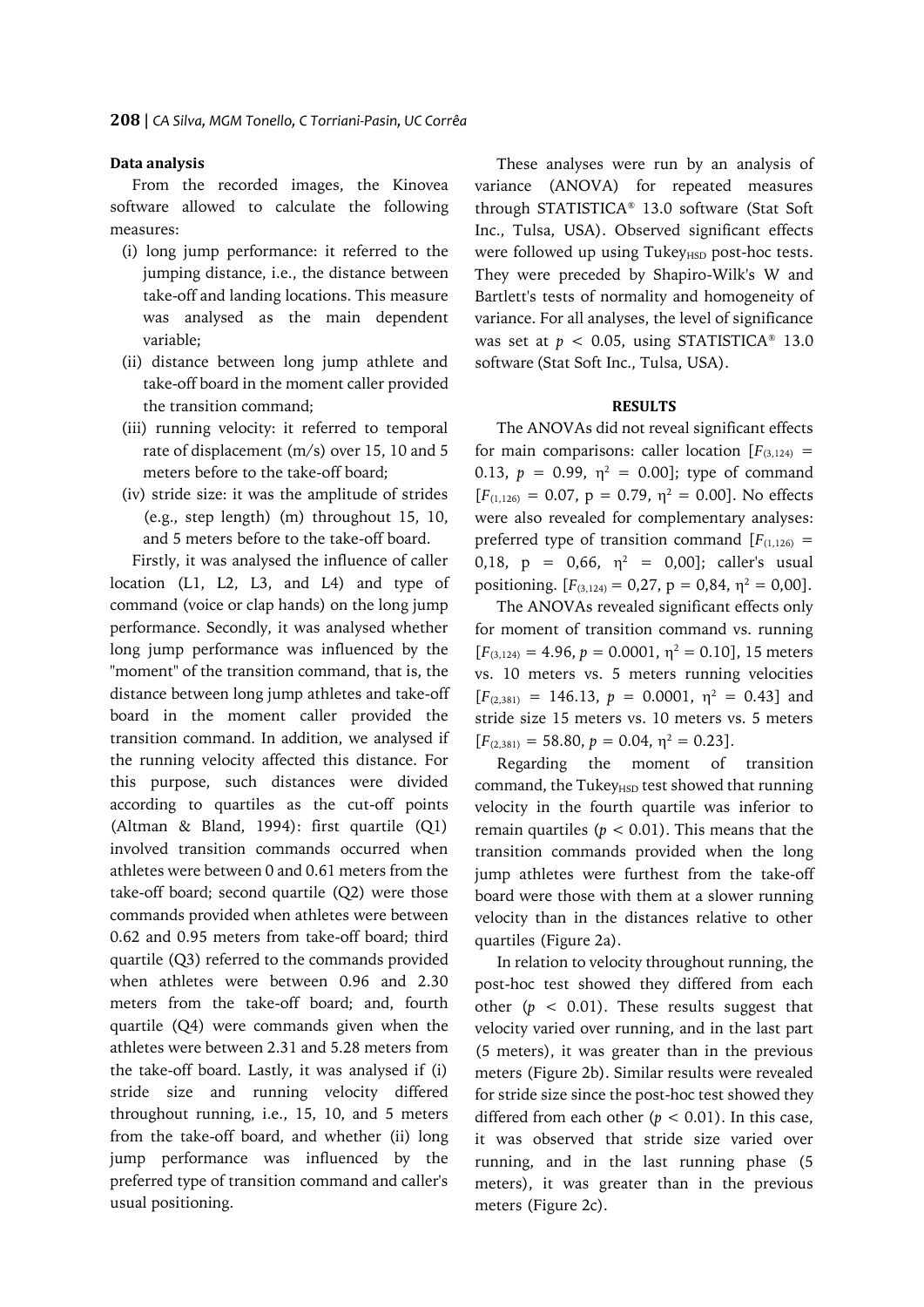

*Figure 2.* (A) Means of running velocity in the quartiles of the moment of transition command (Q1, Q2, Q3, and Q4); means of running velocity in the 15 (total), 10 and 5 meters before the impulse board; (C) mean of step size in the 15 (total), 10 and 5 meters before the impulse board.

#### **DISCUSSION**

This study investigated the effects of transition command related to the caller's location and type of communication on the long jump performance by visually impaired athletes. Results showed that the locations the caller provided such transition commands influenced the long jump performance similarly by visually impaired athletes. They also showed that voice and clap hands commands affected the performance of long jump similarly.

With respect to the location of the caller, although evidence from previous studies pointed out that the locations where auditory stimuli were provided influenced the performance of the visually impaired individuals, it is possible that what was central and peripheral in the study by Roder et al. (1999) was not in the present study. This is because they used the azimuths of  $0^\circ$ ,  $6^\circ$ , 12º, and 18º for central positions and 72º, 78º, 84º, and 90º for peripheral locations. This made sense since individuals were in a stationary position of 1.20 meters away from the loudspeakers. However, in our study, the transition commands were supplied throughout the running, from 5.28 meters of distance between the athlete and the take-off board, implying the possibility of azimuth's meaning being continuously modified. Moreover, it may be that changes in directional azimuth may have occurred within a central array since the caller was positioned near (in front, back, right or left side) of the take-off board.

Concerning the type of transition command, it is possible that different auditory stimuli have influenced the long jump performance similarly because the voice and clap hands can have involved the same rhythmic structure as an auditory reference (Magill, 2000). As individuals were experienced athletes, it is also possible that the augmented utilization of the auditory system has resulted in compensatory behavior for different types of sounds (Hötting & Röder, 2009). Alternatively, only the distance of sounds to the athlete is the key-aspect for performance rather than any other variable (Vercillo, Tonelli, & Gori, 2018). However, this warrants further studies.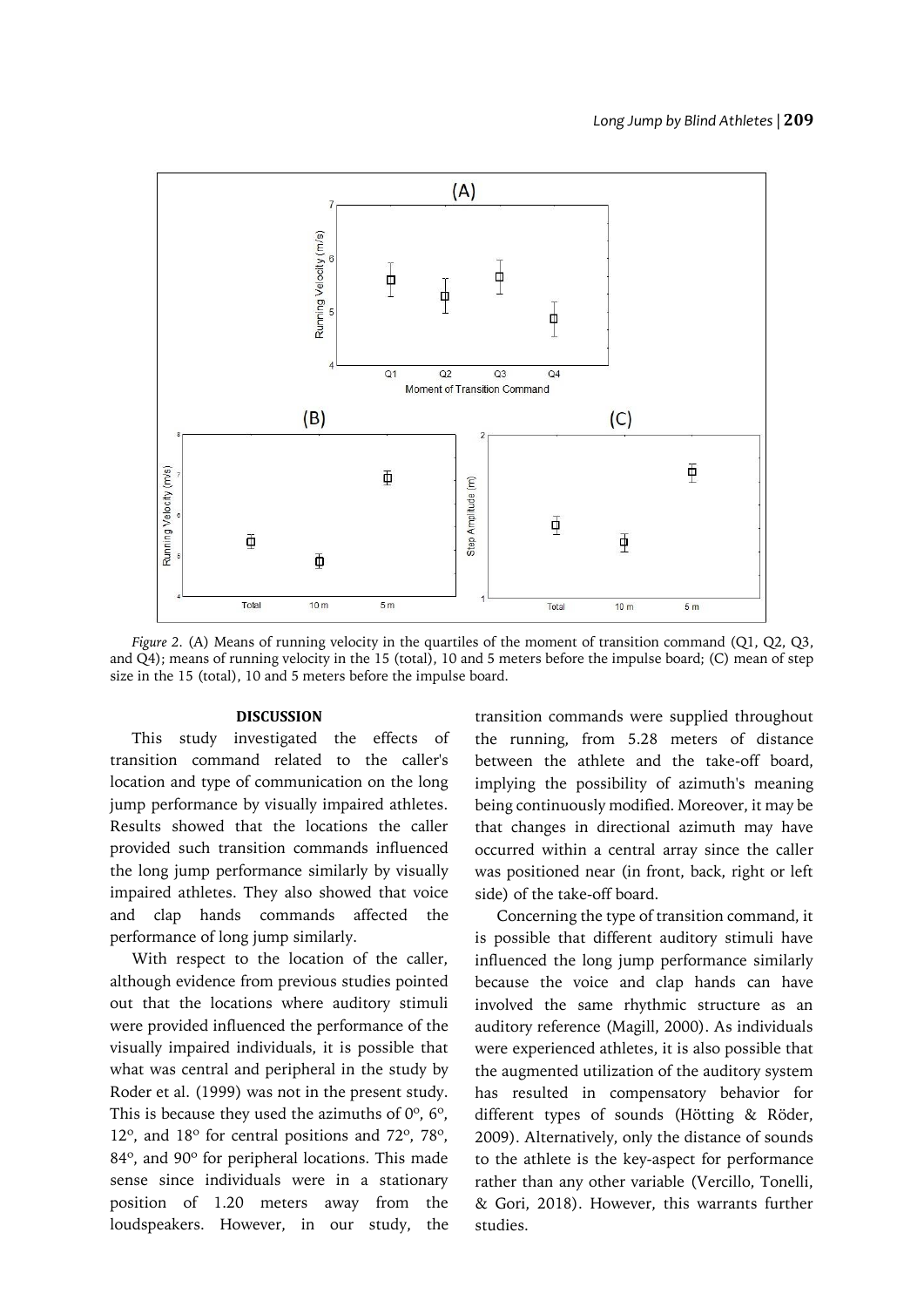### **210** | *CA Silva, MGM Tonello, C Torriani-Pasin, UC Corrêa*

Regarding the results of the complementary analyzes, it was found that commands provided when the long jump athletes were further from the impulsion board were those with he/she at a slower velocity. In fact, this result was surprising as it was expected that the commands provided at a furthest from the take-off board were the ones at which athletes were at a higher speed. This would allow more time for processing information.

Another interesting result was that the visually impaired athletes changed the running pattern along with the approaching. Specifically, athletes increased the strides amplitude and running velocity in the last five meters in comparison to the previous ten meters, supporting previous findings by Torralba et al. (2017). These changes may have occurred in order to increase the energy to be transferred through impulsion for the flight. As previously described, the transition from running to take-off implies transferring the energy resulting from horizontal velocity into the vertical displacement as part of the flight (Mood, Musker, & Rink, 2011; Schmolinsky, 2006; Tan & Zumerchik, 2000). This result differs in part from those of Lee, Lishman, and Thomson (1982), which showed different initial and final patterns of strides due to increased velocity accompanied by increased variability in the last five strides.

Finally, it was found that the long jump athletes and caller's preferences by the type of transition command and positioning location had the same effects. Based on the explanations of the first results discussed previously, it is possible that the preferred and non-preferred types of command have involved the same rhythmic structure as an auditory reference (Magill, 2000), which was not affected by the location of transition command.

# **CONCLUSION**

The findings of this study allow us to conclude that: (1) clap hands and voice transition commands, and the callers' locations in front, back, right and left side of the take-off board affected similarly the performance of the long jump of visually impaired athletes; (2) transition commands provided when the athletes were

furthest from the take-off board were those in which they moved at a slower velocity; (3) in the last five meters athletes increased the steps amplitude and the running velocity compared to the previous ten meters; (4) athletes and callers' preferences for the type of transition command, and positioning location had the same effects. This study provides useful insights into the design of practice tasks in long jump by visually impaired athletes, suggesting that: (1) callers can provide transition command from different locations and of diversified ways, regardless their preferences; (2) transition commands should be provided when athletes are furthest from the take-off board and at a slower velocity; (3) athletes should be advised to increase the steps length and the running velocity when approaching to the take-off board. Future studies could consider the athletes' directional deviation along with the running. Variables of the movement pattern related to the coordination of the body segments (trunk and limbs) could also be analyzed. In addition to this, multisensory processing should be investigated since the auditory processing system could interact with the somatosensory system in order to facilitate action control (Hötting & Röder, 2009).

| Acknowledgments:       |  |
|------------------------|--|
| Nothing to declare.    |  |
|                        |  |
|                        |  |
| Conflict of interests: |  |
| Nothing to declare.    |  |
|                        |  |
|                        |  |
| Funding:               |  |
| Nothing to declare.    |  |

#### **REFERENCES**

- Altman, D. G., & Bland, J. M. (1994). Statistics notes: quartiles, quintiles, centiles, and other quantiles. *British Medical Journal*, *309*, 996-996. doi: https://doi.org/10.1136/bmj.309.6960.996
- Berg, W. P., Wade, M. G., & Greer, N. L. (1994). Visual regulation of gait in bipedal locomotion: Revisiting Lee, Lishman, and Thomson (1982). *Journal of Experimental Psychology: Human Perception and Performance*, *20*, 854. doi: 10.1037//0096- 1523.20.4.854
- Collignon, O., Vandewalle, G., Voss, P., Albouy, G., Charbonneau, G., Lassonde, M., & Lepore, F. (2011). Functional specialization for auditory–